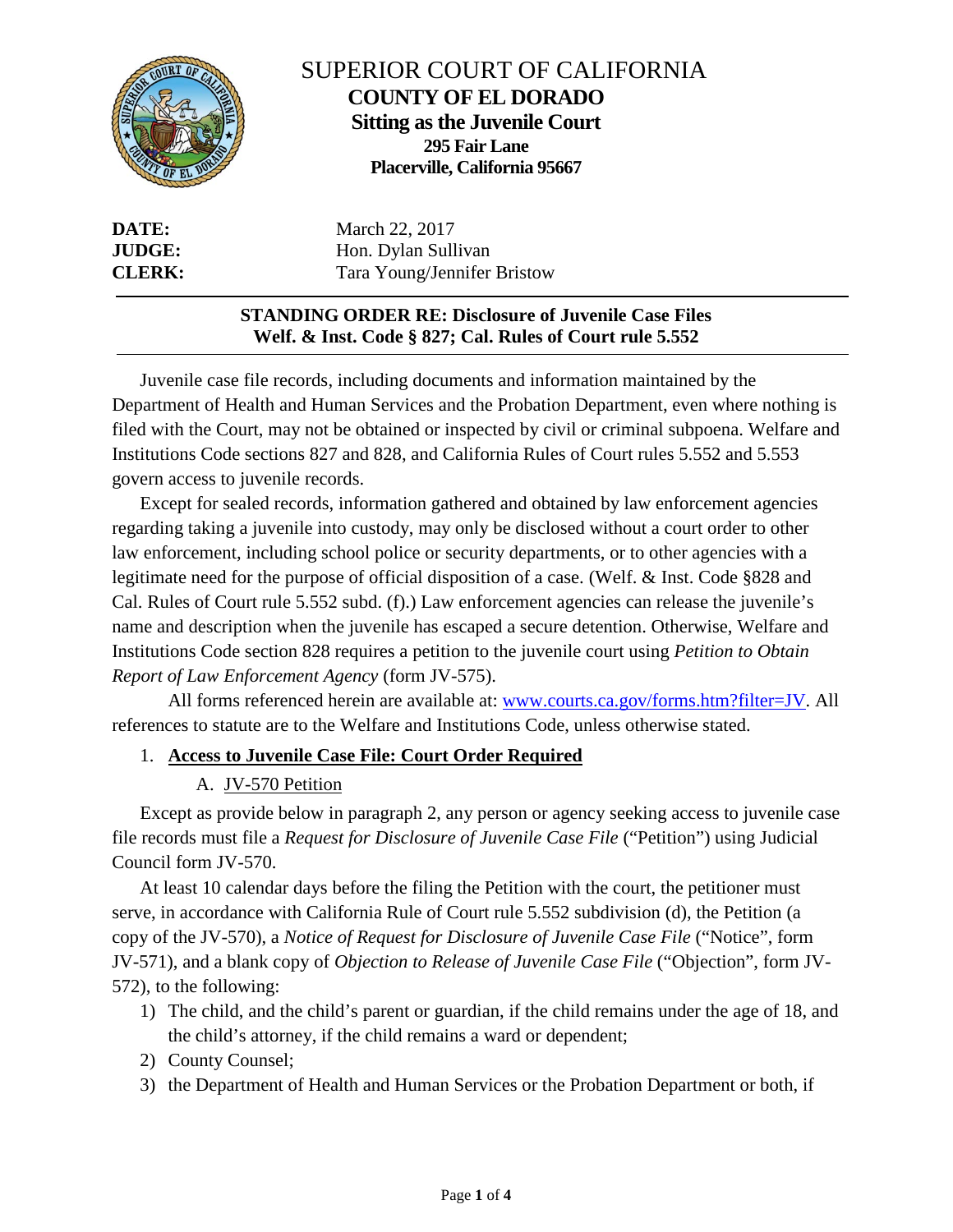- 4) applicable, or any other entity in possession of juvenile records;
- 5) the District Attorney, if the child's petition was filed pursuant to Welfare and Institutions Code section 601 or 602;
- 6) a federally recognized tribal representative, if applicable; and,
- 7) the child's Court Appointed Child Advocate ("CASA"), if applicable.

When filing the Petition with the court, the petitioner must also complete and file the original and one copy of *Proof of Service – Request for Disclosure*, form JV-569.

### B. Filing the Petition

All Petitions shall be filed with the juvenile court. For the West Slope, file Petitions in Department 8 (295 Fair Lane, Placerville, CA 95667). For the Tahoe Basin, file Petitions at the main counter of the Courthouse (1354 Johnson Ave., South Lake Tahoe, CA 96150).

Petitioner shall submit the original and one copy of the Petition for filing to the court. The filing can be in-person or by mail.

#### C. Judge Assigned to Hear the Motion:

The Presiding Juvenile Judge hereby appoints the judge assigned by the Presiding Judge to hear juvenile matters on the West Slope to hear the Welfare and Institutions Code section 827 petitions. Likewise, the Presiding Juvenile Judge hereby appoints the Superior Court Commissioner assigned to the Tahoe Basin, as long as the Presiding Judge has appointed the Commissioner to hear any type of juvenile cases; and if not, then the judge assigned by the Presiding Judge to any type of juvenile case for the Tahoe Basin.

Also, there may be instances, where there is active litigation in another courtroom. The Presiding Juvenile Judge may assign the Welfare and Institutions Code section 827 petition to the judge presiding over the litigation. A judge not regularly assigned to hear juvenile matters, who is assigned to determine a Welfare and Institutions Code section 827 petition, would sit as a judge of the juvenile court and apply the applicable juvenile law, for the purpose of deciding the disclosure issue.

#### D. Objections

Any objection to the petitioner's request for access to juvenile case file records must be submitted on *Objection to Release of Juvenile Case File,* form JV-572. The original plus one copy of the Objection must be filed, either in-person or by mail, to the same court location where the Petition was filed (*See* 1B above). The Objection must file no later than 15 calendar days after the date of service of the Petition.

Any time the Petitioner can notice the parties, the notice should occur 10 days prior to filing the Petition. In the event the Petitioner does not know the interested persons and/or addresses (see list in section 1A. above), then the Custodian of Records will notice the interested parties or the clerk of the court. (Welf. & Inst. Code §827 subd. (2)(E), Cal. Rules of Court rule 5.552 subd. (d)(3).)

#### E. Other Applicable Law

Where another state or federal law or regulation makes the records privileged or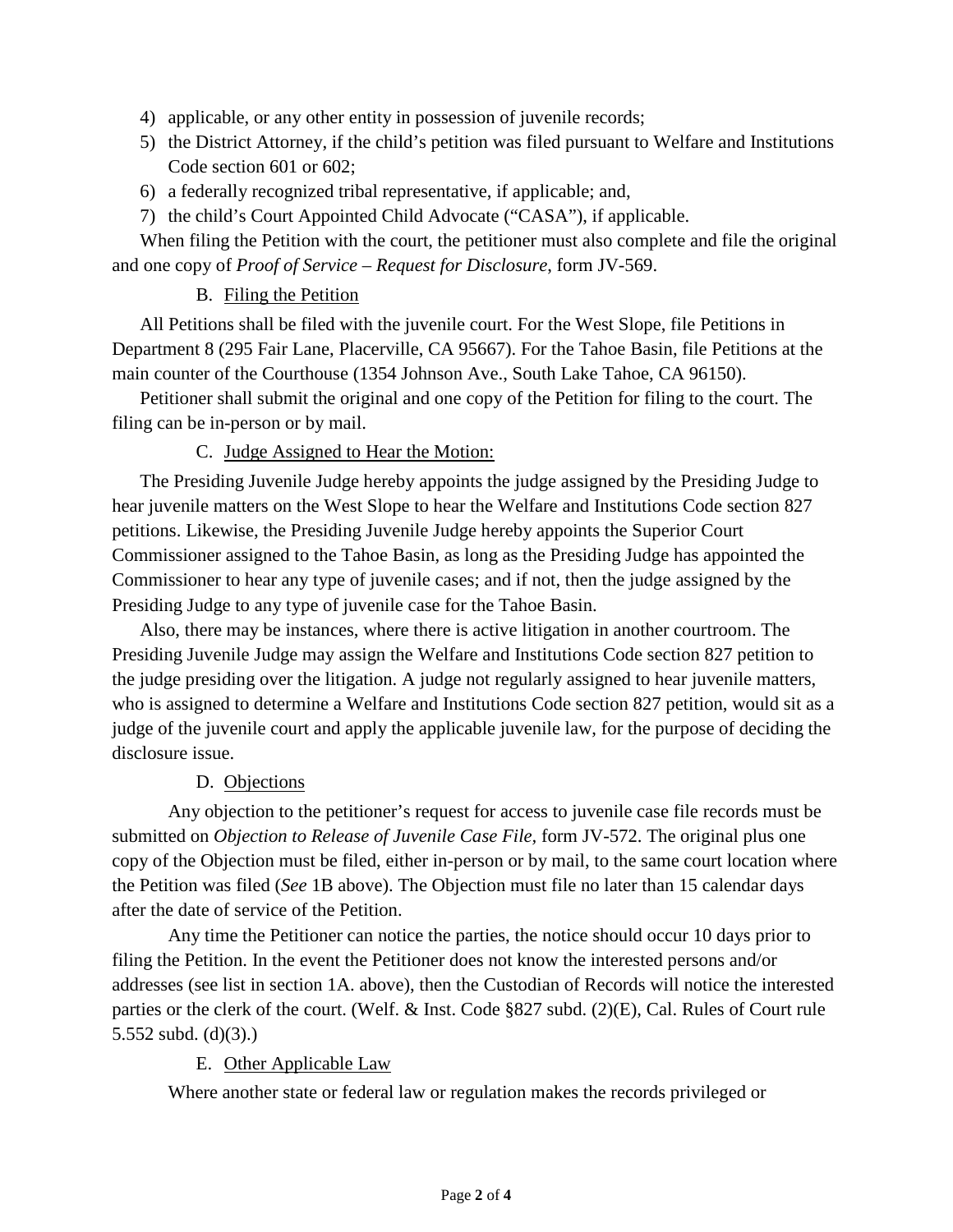confidential, the juvenile court can only release those records if disclosure is not detrimental to the safety, protection, or physical or emotional well-being of the child who is directly or indirectly connected to the juvenile case that is the subject of the petition to disclose records. (Welf. & Inst. Code §827 subd. (a)(3)(A).)

Where the Court orders the minor's records sealed, only the minor can agree to allow access to sealed records. (*In re James H.* (2007) 154 Cal. App. 4th 1078.)

## F. Ruling on the Petition

The court will summarily deny all Petitions that lack complete information, are not properly served, do not comply with the filing and other requirements set forth in Welfare and Institutions Code section 827 and California Rules of Court rule 5.552, or do not provide a factual basis to support a good cause finding to release the records in light of the minor's presumed right to confidentiality, even without objections. (Cal. Rules of Court rule 5.552 subd. (c) and (e).)

If the person whose juvenile records are sought is deceased, then the presumption is to release the records after notice and the opportunity to object. (Welf. & Inst. Code §827 subd.  $(a)(2)(A)$ .)

After reviewing the Petition and any supporting or opposing documents, the court may grant the petition, deny the petition or set the matter for a hearing. If a hearing is scheduled, the court will notify the petitioner and all interested persons and entities. When the Court sets a hearing, it will occur within 60 days from the date the petition is served on the custodian of record, and the Court will render its decision within 30 days of the hearing. If there are no objections to the petition, the Court must render its decision within 10 days of the last day to file an objection. (Welf. & Inst. Code §827 subd. (2)(F).)

Irrespective of holding a hearing, if the juvenile court determines there may be information to which the petitioner is entitled, the court must conduct an in camera review of the juvenile file and consider any objections, in determining whether to release juvenile records. (Cal. Rules of Court rule 5.552 subd. (e).)

## G. Limited Use of the Records

Being authorized to access, inspect and copy the records does not allow the use of the records in another court proceedings unless the Juvenile Court specifically authorizes use of the records in another court proceeding. (Welf. & Inst. Code §827 subd. (a)(4).) When the Juvenile Court authorizes the disclosure of juvenile records in another proceeding, the court will also craft a protective order preventing dissemination and limiting the use of the records. Also, even if the juvenile court allows disclosure of the records in pending litigation, the trial judge will ultimately decide admissibility.

## **2. Access to Juvenile Case File: Court Order Not Required**

## A. Declaration for Access to Juvenile Case File

The Legislature authorizes persons and agencies identified in Welfare and Institutions Code section 827 subdivision (a)(1) to inspect the juvenile case files without having to file a petition. To obtain access to case files in the possession of the juvenile court, the authorized person or